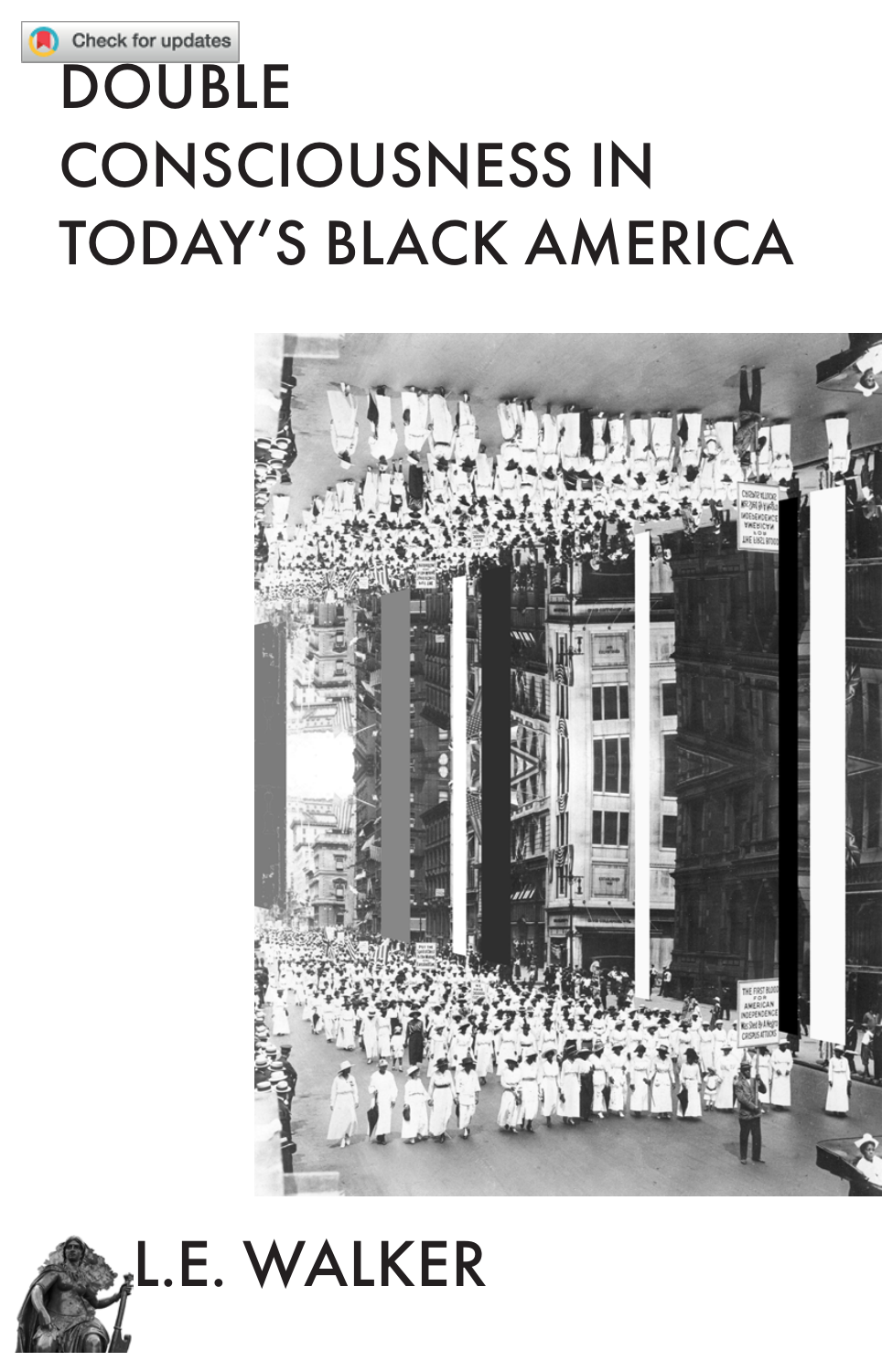## ARSTRACT

In The Souls of Black Folk, W.E.B. Du Bois introduces double consciousness as a result of racial prejudice and oppression. Explained as a state of confliction felt by black Americans, Du Bois presents double consciousness as integral to understanding the black experience. Later philosophers question the importance of double consciousness to current race discussions, but this paper contends that double consciousness provides valuable insights into black and white relations. To do this, I will utilize the modern slang term, "Oreo," to highlight how a perceived incompatibility between blacks and whites could prevent America from achieving a greater unity.

Despite the decades since emancipation, America still struggles with issues of race. We continue to be a society of disunity, violence, and anger toward one another—a melting pot threatening to boil over. The "negro problem" (the race problem), as it was called by W.E.B. Du Bois in his "Study of the Negro Problems," is a complex number of social problems related specifically to race issues.<sup>1</sup> In this paper, I explore a small—but significant—piece of Du Bois' theory: double consciousness. First discussed in The Souls of Black Folk, the value of double consciousness has been criticized by recent philosophers. The plausibility of a universal double consciousness has been called into question, deemed a political "tactic" by Allen and an absurdity by Reed.<sup>2</sup> However, I plan to argue that double consciousness remains a relevant theory to America today and that through its understanding we can find unique insights into the current relationship between blacks and whites. To start, I will define Du Boisian double consciousness utilizing Du Bois' various works, then discuss the critiques of Du Bois' mentioned above. Expounding upon Du Bois' theory to discuss the double consciousness of today, I will use the modern slur, "Oreo," to highlight a current worldview of incompatibility between blacks and whites. This perceived incompatibility could prevent American society from dealing with the bigger issue we face: racial prejudice.

In The Souls of Black Folk, Du Bois establishes several features of double consciousness. First, double consciousness is not a "true selfconsciousness," which is defined as an awareness of the self.<sup>3</sup> Instead, it is the "peculiar sensation" of "always looking at one's self through the

Joel Smith, "Self-Consciousness," The Stanford Encyclopedia of Philosophy, last updated July 13, 2017, https://plato.stanford.edu/entries/ self-consciousness/.



Robert Goodings-Williams, "W.E.B. Du Bois," The Stanford Encyclopedia of Philosophy, last updated summer 2018, https://plato.stanford.edu/ archives/sum2018/entries/dubois/; W.E.B. Du Bois, "The Study of the Negro Problems," The Annals of the American Academy of Political and Social Science 11, no. 1 (Jan. 1898): 3.

<sup>2</sup> John P. Pittman, "Double Consciousness," The Stanford Encyclopedia of Philosophy, last updated March 21, 2016, https://plato.stanford.edu/entries/ double-consciousness/; Adolph Reed Jr., W.E.B. Du Bois and American Political Thought (New York: Oxford University Press, 1997), 125.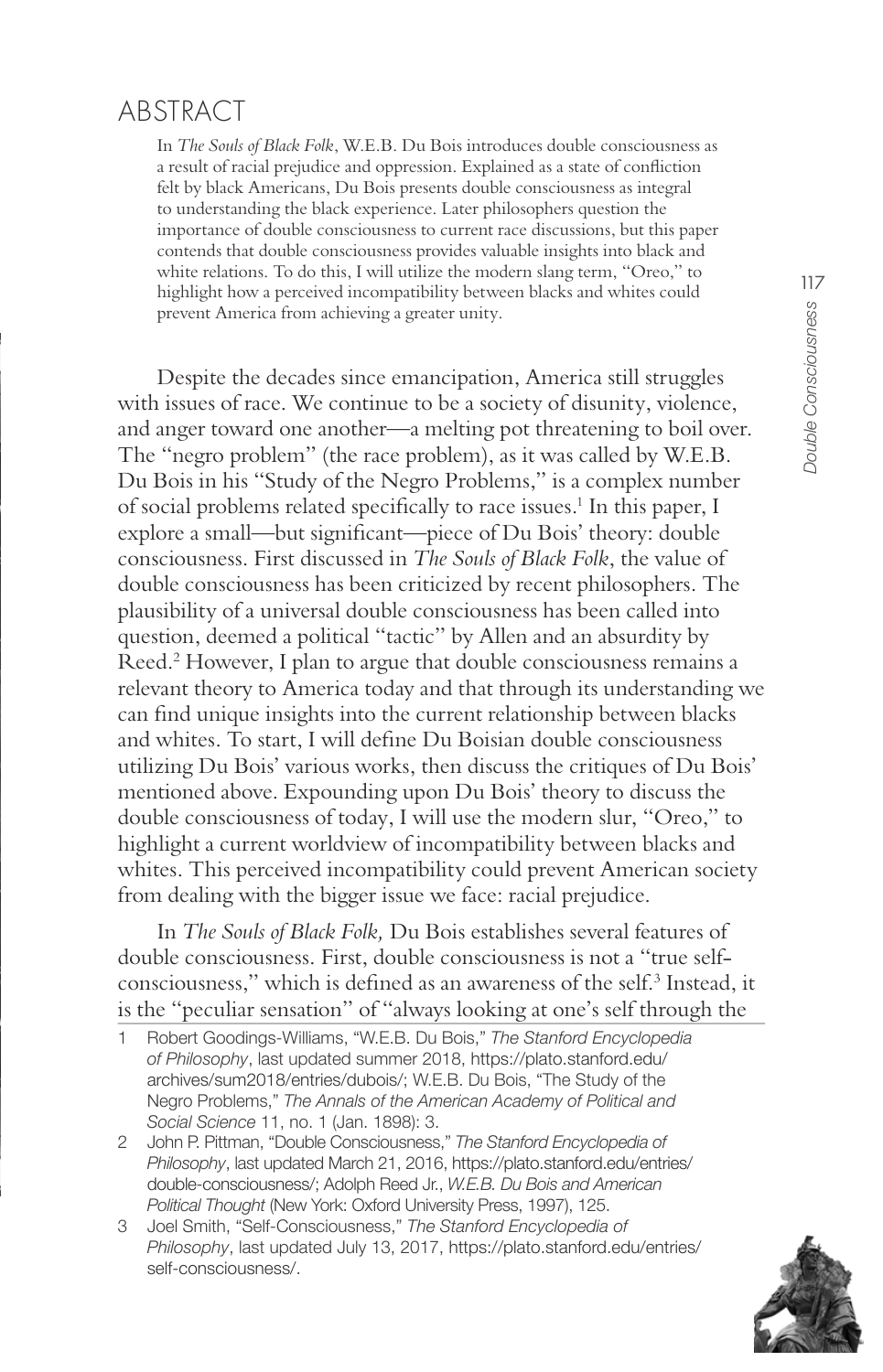eyes of others," and "measuring one's soul by the tape of a world that looks on in amused contempt and pity."<sup>4</sup> Du Bois lays claim to two things. The first is the awareness of a second "self" created by "others" who dislike you. The second is the feeling, or "sensation," that comes from reflecting on the second self.<sup>5</sup> This second consciousness is not a second you but rather society's concept of what-it-is-to-be black created by those "others"—white Americans—whose racial prejudice results in disdain toward the dark race.<sup>6</sup> Lawrie Balfour calls double consciousness "an internal echo of white America's judgement" on blacks,<sup>7</sup> and as Du Bois explains in his "Conservation of Races" essay, at times judgement about a black person's "natural abilities" or "political, intellectual, and moral status" appears incorrect, altered by prejudice.<sup>8</sup> In another oft quoted section, Du Bois adds that black Americans "ever [feel their] twoness" as "an American, a negro; two souls, two thoughts, two unreconciled strivings; two warring ideals."<sup>9</sup> This feeling of "twoness," of a conflict between the selves, is constant. The souls, thoughts, strivings, and ideals he mentions initially go unspecified, but as Du Bois describes examples of the white world teaching contrary negative beliefs about the black race, the picture grows clearer. The first example considers doctors and ministers taught by whites to be ashamed of the "lowly" tasks of their black brethren. The second is about the black artist who cannot revel in the beauty of her own culture without confusion. The whites-her influential patrons—despise her race and find nothing worthy in black "soulbeauty."<sup>10</sup> Forced to see themselves through hateful eyes in a world controlled and ordered by those who condemn them, Du Bois believed it inevitable that blacks would learn to question, belittle, and degrade themselves—as this is what happens to those living under oppression and hatred.<sup>11</sup> It does not seem far-fetched to Du Bois that some of these negative feelings would be internalized, meaning that blacks began to take up that hateful charge against themselves as well.<sup>12</sup> Hegel's phenomenology tells us that having our humanity rejected results in anguish, and I believe that Du Bois considered the hatred of black

11 Du Bois, The Souls of Black Folk, 13.

<sup>12</sup> Ernest Allen Jr., "Du Boisian Double Consciousness: The Unsustainable Argument," Massachusetts Review 43, no. 2 (Summer 2002): 224.



<sup>4</sup> W.E.B. Du Bois, The Souls of Black Folk (New York: Barnes & Noble Books, 2003), 9.

<sup>5</sup> Frank M. Kirkland, "On Du Bois' Notion of Double Consciousness," Philosophy Compass 8, no. 2 (2013): 139.

<sup>6</sup> Goodings-Williams, "W.E.B. Du Bois."

<sup>7</sup> Lawrie Balfour, "A Most Disagreeable Mirror: Race Consciousness as Double Consciousness," Political Theory 26, no. 3 (June 1998): 349.

<sup>8</sup> Du Bois, "The Conservation of Races," accessed April 2018, par. 1, http:// teachingamericanhistory.org/library/document/the-conservation-of-races/.

<sup>9</sup> Du Bois, The Souls of Black Folk, 9.

<sup>10</sup> Du Bois, The Souls of Black Folk, 10.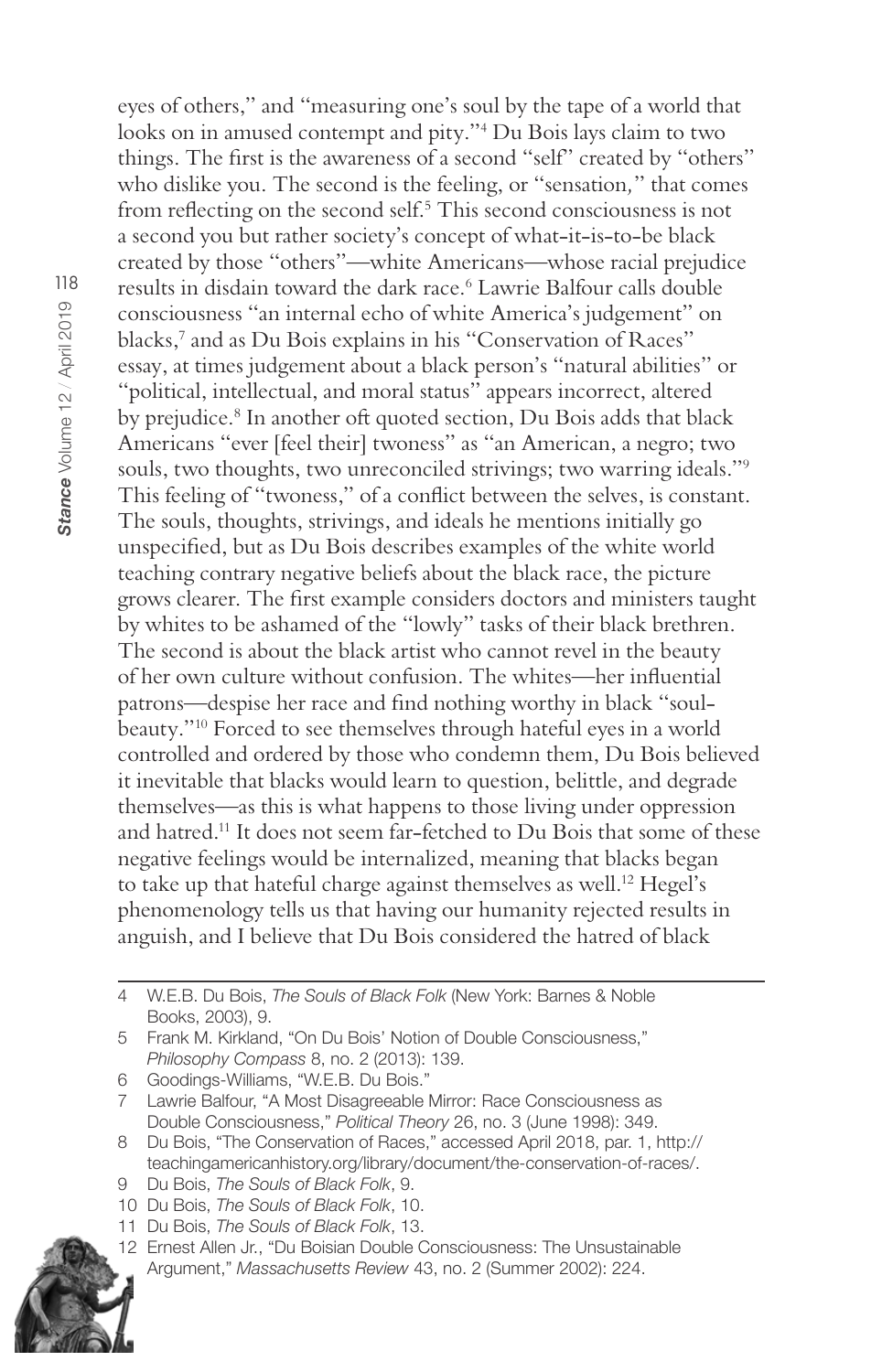identity to have similar results.<sup>13</sup> Perhaps Du Bois did not give clear cut examples of the thoughts, strivings, or ideals, because he did not believe they were needed. Individual strivings could vary depending on environment, but the overall anguish of double consciousness itself was universal. As a state of confliction, double consciousness was felt by black Americans struggling with a prejudiced definition of "blackness," or what-it-is-to-be black, given by a contemptuous white America. This definition can be hateful, shaming, or contrary to how blacks perceive themselves, but it always results in a sensation of duplicity that entails internal strife.

While a powerful sentiment, double consciousness has not gone without critique. I will not deal exhaustively with all issues found with Du Bois' double consciousness in this paper but rather focus on one of the most impactful—the universality objection. Ernest Allen Jr. believes Du Bois was speaking specifically to the educated black elite of the time: the Talented Tenth.<sup>14</sup> Allen points out that Du Bois' examples of conflict—the black minister, doctor, and artist—were things only the Talented Tenth could understand.<sup>15</sup> Raised within educated white society, Allen believes the Talented Tenth, of which Du Bois was a part, had already given up their black ideals for the white American way of life. Without any black ideals of their own, there could not have been a conflict between black and white ideals as Du Bois claimed.<sup>16</sup> Allen believes Du Bois' created the existence of distinct black and white ideals to prove that blacks were capable of holding ideals in any form. This was meant to stop white Americans' continuous denial of black humanity.<sup>17</sup> Du Bois hoped, according to Allen, that having whites' respect would provide the Talented Tenth with the self-esteem and power to eventually bring blacks completely into American society.<sup>18</sup> If Allen is right, double consciousness portrayed as a universal sensation was merely a tactic to gain sympathy and approval from a white audience. In reality, it was nothing more than the issue of a select few used to help Du Bois achieve certain political goals.<sup>19</sup>

Allen was not the only one to question the universality of double consciousness. Adolf Reed Jr. thinks a feeling of divided identity amongst the general black populace is absurd, but Du Bois' reputation as a prominent black thinker causes many readers to assume double consciousness exists—even without evidence.<sup>20</sup> There are black Americans, such as Molefi Kete Asante, who claim never feeling double

17 Allen Jr., "Du Boisian Double Consciousness," 230.<br>18 Allen Jr., "Du Boisian Double Consciousness," 236.

119

**Double Consciousness** 



<sup>13</sup> Allen Jr., "Du Boisian Double Consciousness," 227.

<sup>14</sup> Allen Jr., "Du Boisian Double Consciousness," 228-29.

<sup>15</sup> Allen Jr., "Du Boisian Double Consciousness," 229.

<sup>16</sup> Allen Jr., "Du Boisian Double Consciousness," 221.

<sup>19</sup> Pittman, "Double Consciousness."

<sup>20</sup> Reed Jr., W.E.B. Du Bois, 125; 97.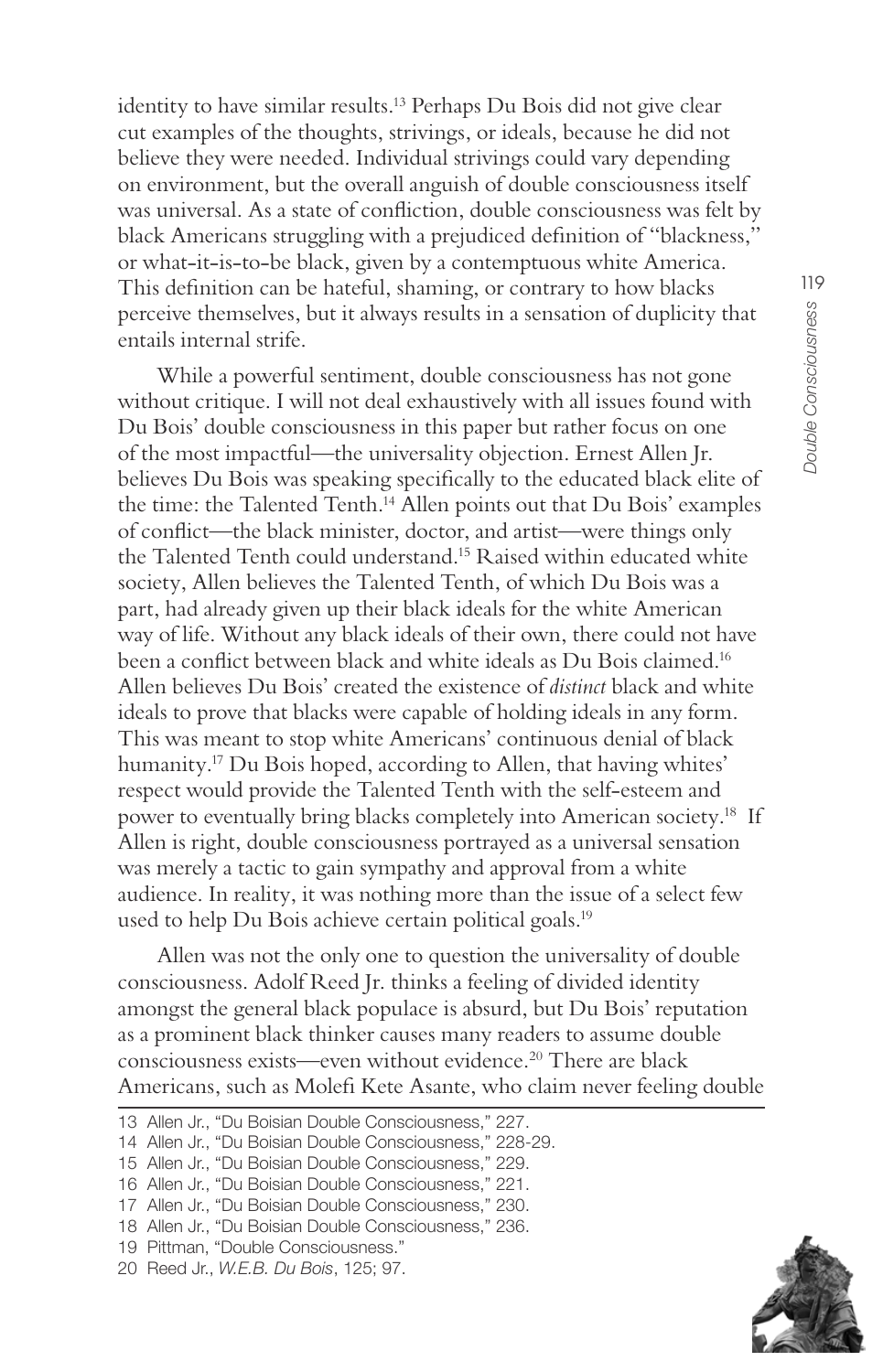consciousness.<sup>21</sup> Even if some sort of double consciousness existed, there seems to be no reason to assume it was felt the same way by every black American.<sup>22</sup> For most, the universality issue seems to pose a two-pronged objection: (1) it is unlikely that double consciousness as Du Bois formulated it ever (or could ever) universally affect the general population of black Americans, and (2), as (1) seems improbable, Du Boisian double consciousness has little value to understanding the black American experience today.

Before we can combat the universality objection, we must first establish that double consciousness exists. To do this, I look to the term "Oreo," which is a slang word I often heard used by my white peers while growing up. It was explained to me as meaning "black on the outside, white on the inside." Merriam-Webster defines the term more fully as "a black person who adopts the characteristic mentality and behavior of white middle-class society."<sup>23</sup> The term reveals a world view consistent with double consciousness. By implying that there is more to being black than just skin, one defines what-it-is-tobe black as having at least two components: skin tone, and a certain set of characteristics. To be black instead of an "Oreo," I must have black skin and a certain set of "black" characteristics. Like the double consciousness I defined on page 4, the term shows the presence of a societal definition of what-it-is-to-be black beyond having black skin. So, there is evidence for a black societal definition, but we must take it further. As Allen says, finding a foundation for double consciousness at any point in time "does not imply that every black individual [has] felt the pulls of divided loyalties in the same way, or even that he or she experienced any such tension at all."<sup>24</sup> I will agree that it is unlikely double consciousness is felt by every black American, but I deny that this fact prevents double consciousness from being valuable in understanding current black relations.

Double consciousness, as I have articulated it in this paper, utilizes the idea of a societal definition of blackness. It is possible that while not all black Americans are aware of the definition, it could still exist. Black Americans who find themselves in frequent contact with white Americans are far more likely to become victims of double consciousness, since double consciousness requires contact with whomever defines the second self. In Souls, Du Bois mentions the first time he understood that there was a social barrier was after he was rejected by a white classmate.<sup>25</sup> Alternatively, Asante, who claimed he

24 Allen Jr., "Du Boisian Double Consciousness," 244.



<sup>25</sup> Du Bois, The Souls of Black Folk, 8.

<sup>21</sup> Pittman, "Double Consciousness."

<sup>22</sup> Allen Jr., "Du Boisian Double Consciousness," 244.

<sup>23</sup> Merriam Webster Online, s.v. "Oreo," accessed April 2018, https://www. merriam-webster.com/dictionary/Oreo.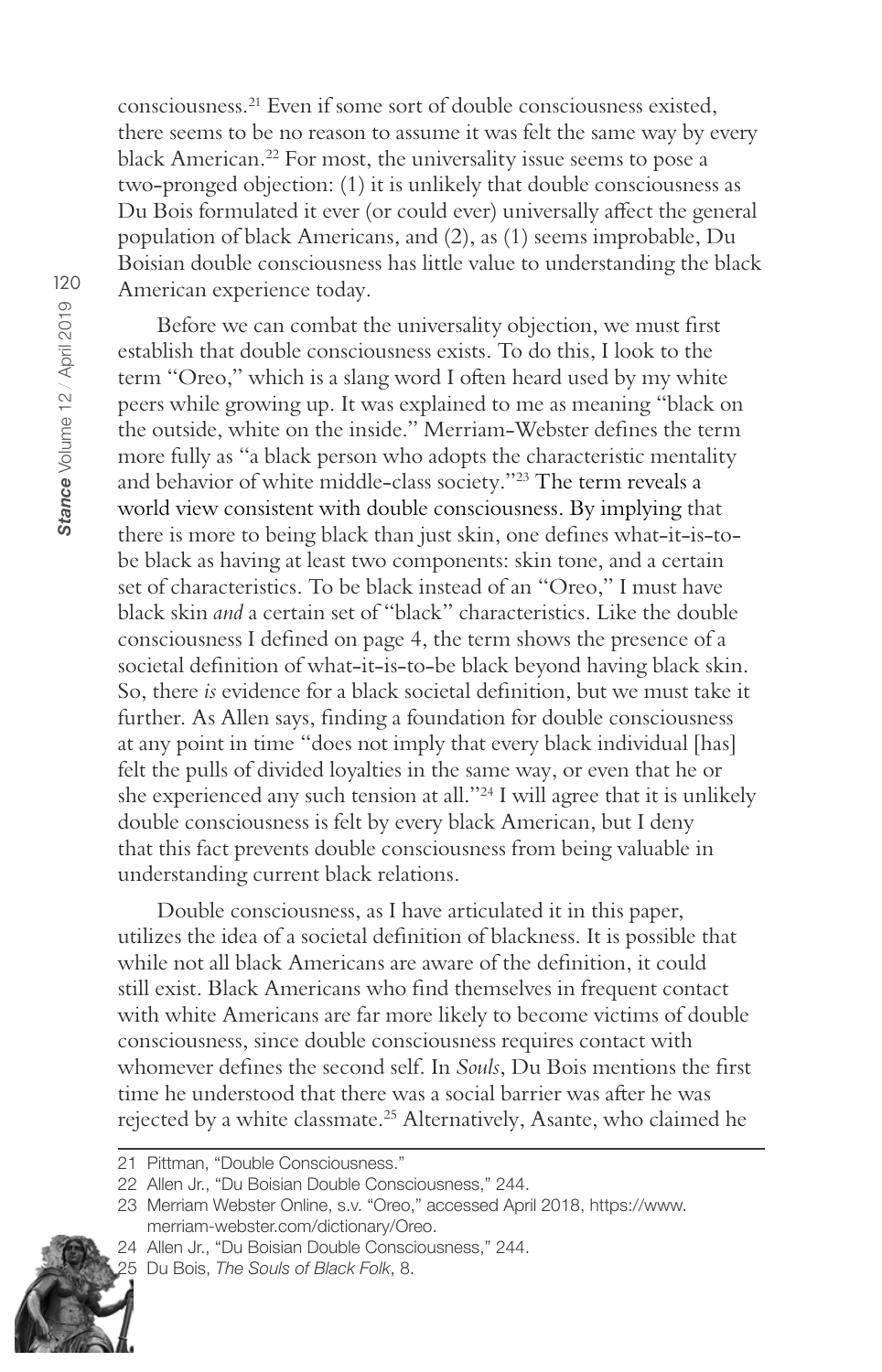did not feel double consciousness, grew up in a tight knit community of Africans who did not believe they were inferior to whites. Asante admits that he and his community had "no reference points outside of [themselves]" and adds that had he gone to school with whites as a child, things could have been different.<sup>26</sup> It seems experiencing double consciousness requires frequent contact with white Americans, possibly because dealings with whites puts one in frequent interaction with the prejudiced definition of blackness. Being constantly reminded of such a negative interpretation of what-it-is-to-be black could then cause double consciousness. Blacks who do not interact with whites as often would be less likely to experience double consciousness, as they are less likely to be in frequent contact with a negative idea of blackness. Allen himself explains that separation was the choice for many blacks who, in the hopes of security, receded from main American society and formed their own communities.<sup>27</sup> Doing so would have prevented opportunities to come into contact with the negative definition of blackness and thus would have protected blacks from the effects of double consciousness.

While it is possible that Du Bois explained this veil as a separate symptom of prejudice, it seems that current society has inserted a similar incompatibility directly into our definition of what-it-is-tobe black. My white peers could not fathom that I could have black skin and characteristics in common with them, yet still fall under the jurisdiction of blackness. Therefore, instead of amending what black meant so that I would be included, I was cut out completely. My white peers' idea of black remained intact, while I was forcibly re-identified. This idea that I could not have any trait in common with my white peers and still keep my black identity is a troublesome one. If a part of what defines white and black are incompatible things, we may be unable to relate, unite, or coexist.

Du Bois believed that in the solution of the race problem, America would reach a unity he calls the "ideal human brotherhood." This solution would be a time where blacks did not struggle for equal claim against other races, but rather worked in unity with others to form a better American society. Du Bois believed blacks and whites both had talents that could amend one another's faults.<sup>28</sup> There was little reason for drastic separation, as, in the ways that mattered, blacks and whites were akin enough to strive for their own race ideals and still help one another at the same time.<sup>29</sup> Unfortunately, the segregation of races was not built on a difference between black and white identities but rather on the prejudice that remained after emancipation. Prejudice kept the



<sup>26</sup> Pittman, "Double Consciousness."

<sup>27</sup> Allen Jr., "Du Boisian Double Consciousness," 244.

<sup>28</sup> Du Bois, The Souls of Black Folk, 14.

<sup>29</sup> Du Bois, "The Conservation of Races," 17.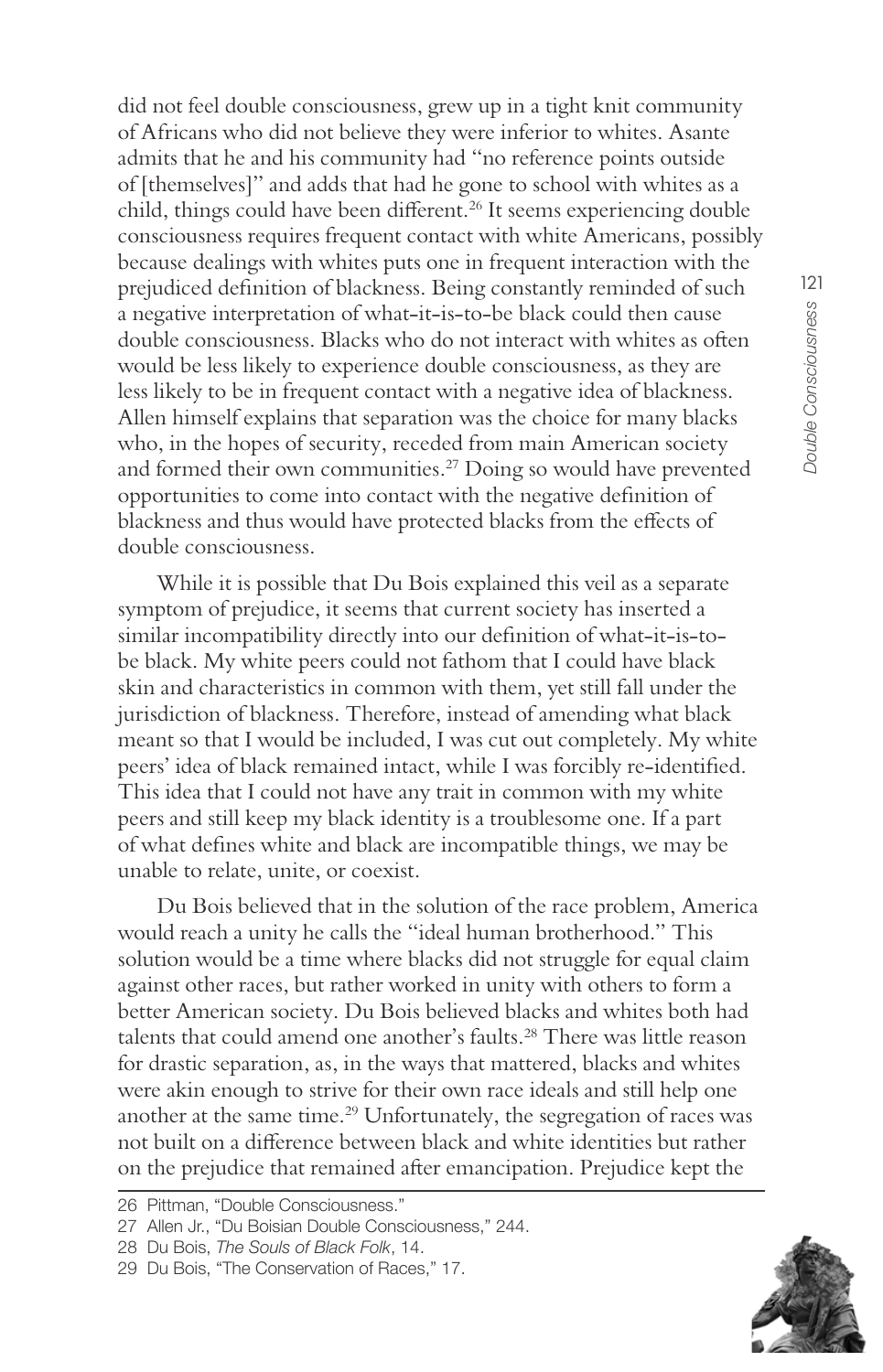veil that withheld blacks from the white world and created toxic double consciousness, and prejudice continues to do so. Double consciousness still alters modern minds, a societal definition of black still hangs over our heads, and though the definition could be different now than what it was for Du Bois, what remains is the barrier that held blacks and whites apart. The societal definition of blackness still has input in how blacks are seen, how they are allowed to interact with the world, and how the world is allowed to interact with them. These attributes of double consciousness are merely secondary symptoms of the larger problem: prejudice. However, without understanding that society includes a fundamental basis of disunity in the very definition of black and white identities, we cannot possibly begin to unravel such a knot as the race problem.

Double consciousness continues to have further implications. If the term "Oreo" implies a societal definition for blackness, then we must ask if there is a societal definition of whiteness as well. It seems possible that there is, but still, whites would not have double consciousness. To understand why, I define double consciousness using neutral terms below:

A state of confliction felt by an identity group, X, struggling with a prejudiced definition of what-it-is-to-be X given by a contemptuous oppressing group, Y. This definition can be hateful, shaming, or contrary to how X perceives themselves but results in a sensation of duplicity that entails internal strife.

Du Bois believed that racial prejudice created double consciousness, and much of black racial prejudice can be attributed to going from oppression to oppressor-and-oppressed cohabitation. There is little evidence that white Americans have had a similar experience, but other races with histories of oppression may be able to relate. For an identity group, X, to claim double consciousness, they must be an oppressed group with an oppressor, Y. If Y does not have power (be that political, social, or economical) over X, X cannot claim double consciousness. This is because Y's prejudice and power gives them the capability to cause tangible consequences for X. So, whites (as Y) would not have a claim to double consciousness even though a definition of whiteness would exist. However, oppressed groups within America (and possibly otherwise) could claim a sense of double consciousness as long as they fit the requirements above.

Further still, there is the fact that "Oreo" is used by both blacks and whites to refer to the same type of person. Blacks use the term derogatorily, whereas, as I said before, whites do so and believe it a compliment. Could blacks' definition of blackness be the same as the whites'? It seems more probable than not, as I did not fit the definition of either for the same reasons, implying similar requirements. This on

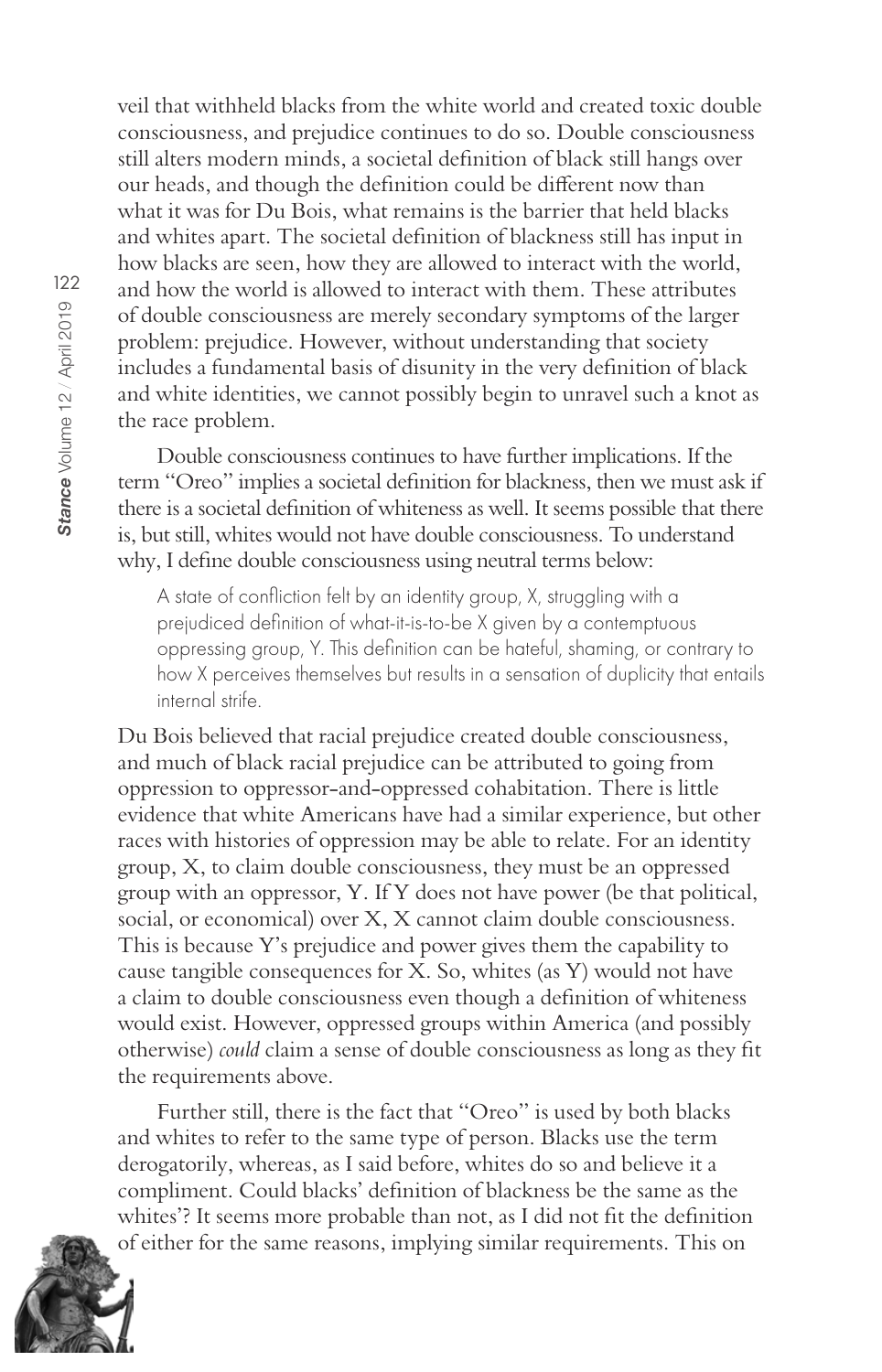its own elicits many questions about how deeply a societal definition can affects us, even without our awareness.

I do not have time to fully explore all the questions that can arise from the presence of a contemporary double consciousness, but it is evident that double consciousness has important implications in the race discussions of today. While an incompatibility between blacks and whites persists within the very way we define ourselves, we will be unable to pursue the American unity for which many hope. Though double consciousness is but a piece in the complex puzzle that is today's race issue, it holds within intriguing details of the circumstances under which black and white Americans live and interact. It would do us well as a nation to continue studying double consciousness as a symptom of racial prejudice but to never forget that it is a symptom, not the disease. Until we are able to combat racial prejudice, and all of its convoluted history, double consciousness will remain a herald of our defeat against one of America's greatest shames.